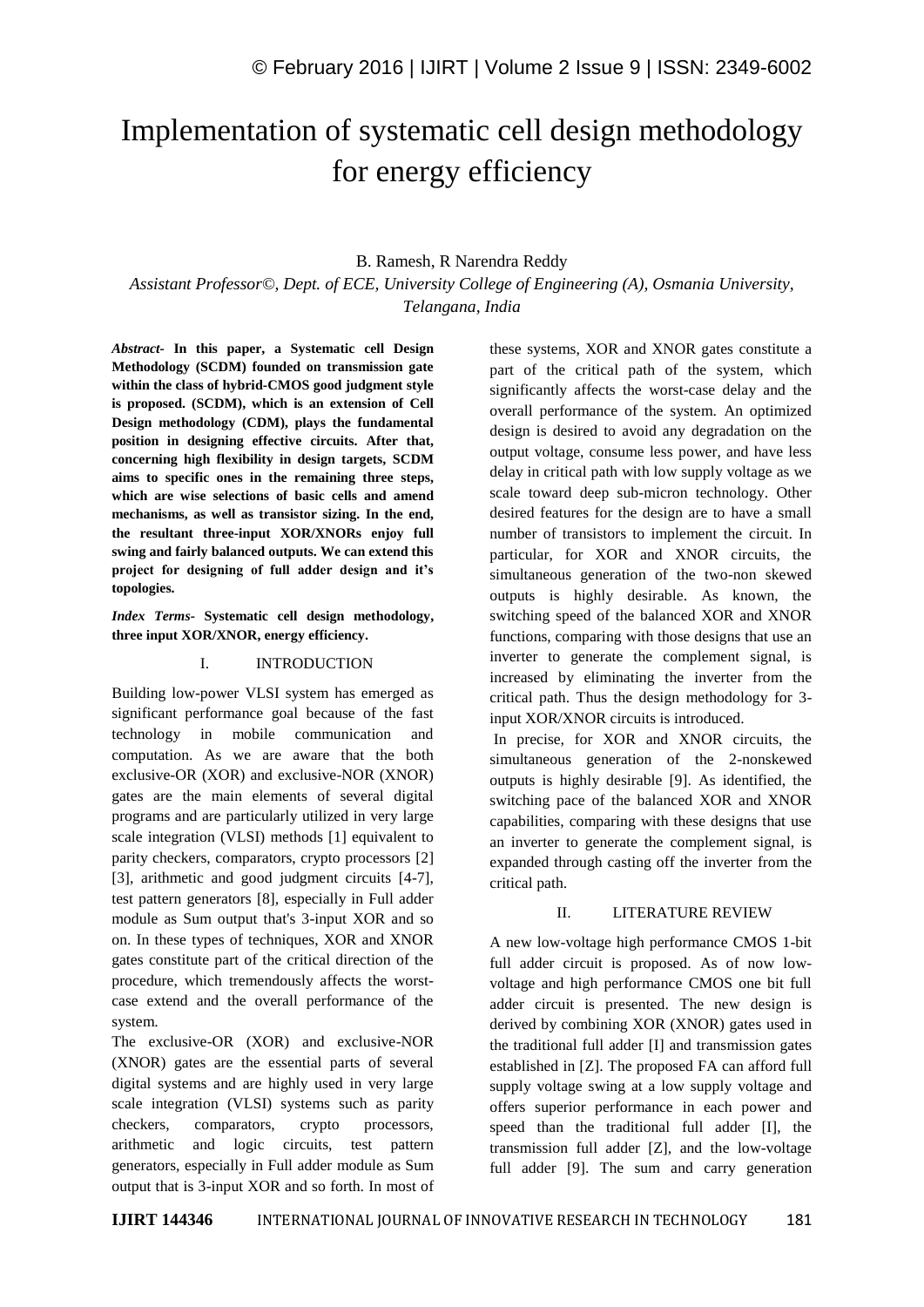circuits of the suggested full adder are intended with hybrid logic patterns. To function at very-low supply voltage, the pass logic circuit that engenders the intermediate XOR and XNOR outputs has been extended to beat the switching delay problem. As full adders are normally employed in a tree structured configuration for prime-efficiency arithmetic circuits, a cascaded simulation constitution is offered to assess the whole adders in a realistic utility environment. A scientific and elegant method to scale the transistor for minimal power-delay product is planned. The circuits being deliberate are augmented for power efficiency at 0.18-mCMOS process technology. With the proposed simulation environment, it's proven that some survival cells in stand-alone operation at low voltage may just fail when cascaded in a bigger circuit, both due to the shortage of drivability or unsatisfactory speed of operation. The proposed hybrid full adder reveals now not best the whole swing good judgment and balanced outputs but additionally robust output drivability. The develop within the transistor depend of its complementary CMOS output stage is compensated through its area efficient layout. For that reason, it remains some of the great contenders for designing massive tree structured arithmetic circuits with reduced power consumption even as keeping the expand in subject to a minimal [10].

By means of the features of full voltage swing at internal nodes and very low short circuit present, HSPICE and Nanosim simulations shown that the proposed full adder presents a power-delay improvement of 36% over the high-quality of different 1-bit full adders that were when compared. A 0.35μm CMOS science and a power deliver of 3.3V have been used to simulate these adders. When used to construct an 8-bits raiseripple adder, the proposed full adder presents energy savings as much as 28% respect to the other ones[11]. By utilizing hybrid various CMOS and pass transistor logic (PTL) design methods, two novel low-power full swing full adder cores with output driving capability are proposed for topefficiency embedded structure. The primary design ambitions for these full adder cores are offering no longer only low power and excessive velocity but in addition full-swing operation at a low provide voltage and the riding ability. The simulation outcome exhibit that the proposed full adder core (design-1) is superior to other designs. It consumes 17.69% to 36.21% much less power than three

earlier designs excluding 7.87% penalty than CMOS scheme, even as it is 1.88% to 53.64% rapid for sum and 11.64% to 40.67% rapid for carry-out than all reference full adders [12].

The design adopts inverter buffered XOR/XNOR designs to alleviate the threshold voltage loss challenge frequently encountered in pass transistor good judgment design. This problem almost always prevents the whole adder design from working in low supply voltage or cascading instantly without extra buffering. The proposed design successfully embeds the buffering circuit within the full adder design and the transistor count is minimized. The accelerated buffering helps the design function underneath reduce give voltage compared with existing works. It additionally enhances the speed efficiency of the cascaded operation drastically even as preserving the efficiency aspect in power consumption. For performance comparison, each dc and performances of the proposed design towards more than a few full adder designs are evaluated via large HSPICE simulations [13].

The brand new hybrid full adder is composed of pass-transistor good judgment and static CMOS good judgment. The fundamental design ambitions for the whole adder core are delivering no longer most effective low power and excessive speed but additionally with driving potential. Utilizing TSMC CMOS 0.35-μm technology, the characteristics of the experimental circuit when put next with prior literature show that the brand new adder improves 1.8% to 35.6% in power consumption, 11.7% to 41.2% in time delay of Co, and 13.7% to 91.4% in power-extend product of Co. The circuit is validated to have the minimum power consumption and the fastest response of perform signal among the adders selected for evaluation. Because of the low-energy and high-speed, both the brand new OR circuit and the new full adder will also be successfully integrated in a system-on-a-chip (SoC) or an embedded system [14].

## III. PROPOSED METHODOLOGY

In this section, design methodology for 3-input XOR/XNOR circuits introduced. This methodology is based on using different basic cells and optimization mechanisms. To obtain basic cells, 3 input XOR/XNOR function is investigated. For choosing the mechanisms, we use the simulation results of [10][11] in which the balanced two inputs XOR/XNOR circuits based on the Cell2 have possessed better results.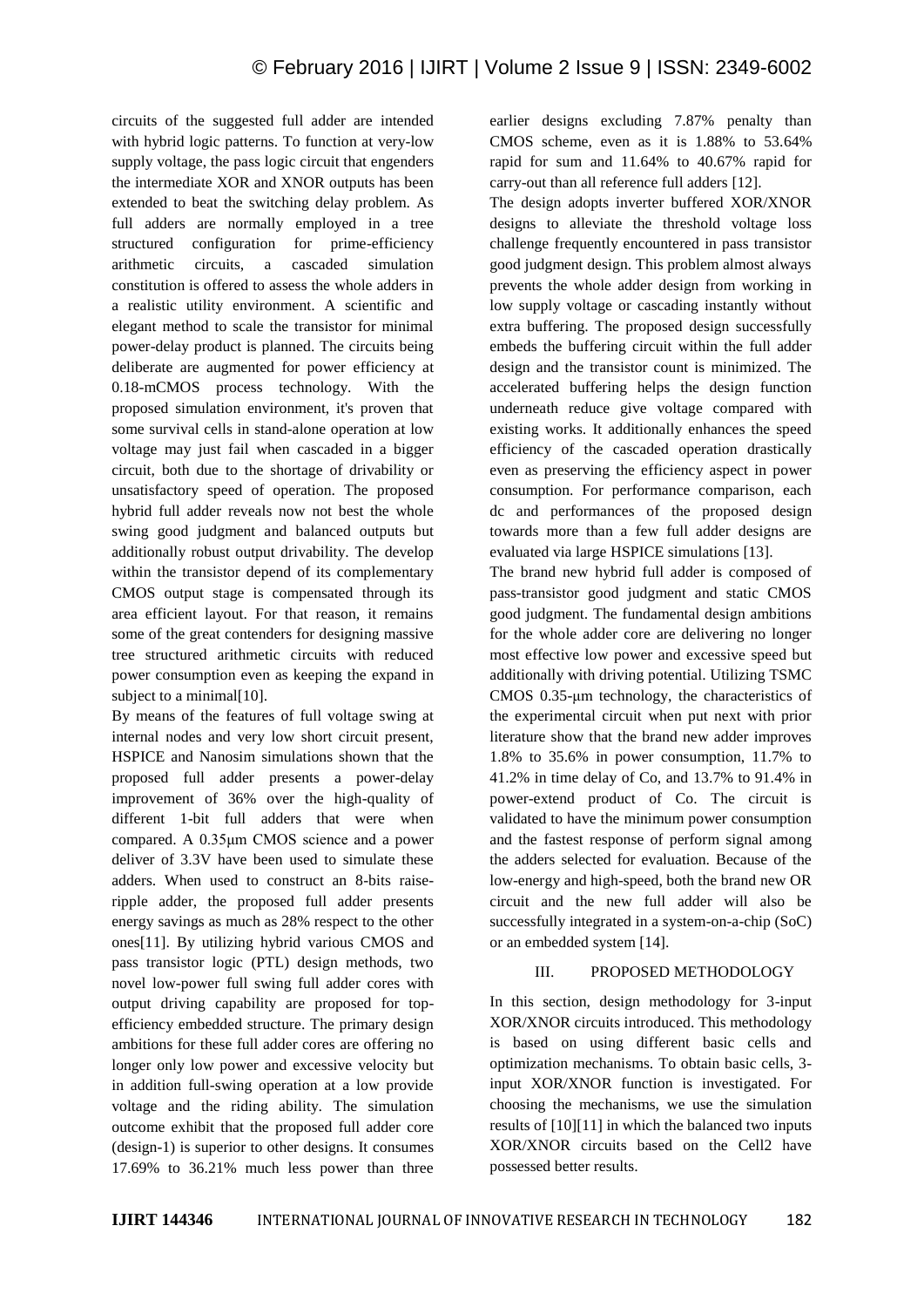### **A. The Elementary Basic Cell**

In the process of designing balanced 3-input XOR– XNOR circuits, we face three independent inputs and two complementary outputs. The elementary basic cell which is extracted of minimum sum of product form of 3-input XOR– XNOR in Eq.1 has been presented in "Fig. 1".



Fig.1 Representation of EBC

This cell has eight elements, deciding two outputs. Each element is a pass transistor or transition gate and has two input controls, i.e., the gate and either the drain or the source.

 $A \oplus B \oplus C = B'. (AC' + A'C) + B. (A'C' + AC)$ 

 $A \odot B \odot C = B'. (AC' + A'C) + B'(A'C' + AC)$ 

The input indicators (applied to the two input terminals of these transistors) and the determination of pMOS, nMOS transistors and transition gate decide various output states. As provided in "Fig. 1", we consult with the pins of valuable section (IN1 to IN4 and G1 to G4) as A or C, or their enhances respectively. We assume that pins of outside part G5 to G8 will also be B or its complement. One more type of the basic normal telephone is obtained by means of swapping the function of B or its complement that's G5 to G8 and the outputs of principal section which are the drains or the sources of external part. This type of the circuit (as the basic normal telephone) is vigorless and floor-much less (P-/G-).As a result, the complementary outputs are best littered with input drivability and charged or discharged.

### IV. RESULTS AND DISCUSSIONS

By using changing the motives with pass transistors or transmission gates and the control inputs with input signals in combination with optimization and correction mechanisms, a enormous circuit library is applied as each circuit can also be proper for great functions. The decision is pondered to verify dominant mechanisms and cells, in words of power, and lengthen when the optimization goal is PDP. The outcomes are used to provide circuits for prime-performance portable electronic features. Mechanisms contain optimization mechanisms to

unravel non-full swing [inverter (I) and feedback (F)], correction mechanisms to get to the backside of high impedance [pull updown network (P) and feedback (F)], or the mixtures of them [bootstrappull (BP) up-down, feedback pull (FP) updown, bootstrap-feedback (BF), inverter-feedback (IF), and inverter-pull (IP) up-down]. The cells are divided into two classes:

• Cells with both nMOS and pMOS in EBC structure (C1);

• Handiest nMOS (C2);

To minimize complexity, we've now additionally considered the principal a part of EBC and to gain actual end result, the circuits had been simulated in the chain scan bench.[04] The circuits had been named with the abbreviation of the mechanism (or cell) being utilized, whilst the reverse situations, cells, or mechanisms are assumed to be consistent.

Table 1 Average PDP

|                  |     | centeral part |            |   | external part |     |                              |   |      |
|------------------|-----|---------------|------------|---|---------------|-----|------------------------------|---|------|
| Circuits         |     |               | mechanisms |   | mechanisms    |     |                              |   | avg  |
|                  | BC  | F             | B          | P | BC            | F   | B                            | P | PDP  |
| X <sub>O</sub> I | TG  |               |            |   | C1            | Fnp | ٠                            | ٠ | 1.27 |
| XO2              | C2  | Fnp           |            |   | C2            | Fnp | ٠                            |   | 0.70 |
| XO3              | TG  |               |            |   | C2            | Fp  | $\qquad \qquad \blacksquare$ |   | 0.62 |
| X04              | TG  |               |            |   | TG            |     |                              |   | 0.42 |
| XO5              | TG  |               |            |   | C1            | Fnp |                              |   | 0.71 |
| <b>XO6</b>       | C2  | Fnp           |            |   | C2            | Fnp |                              |   | 0.57 |
| XO7              | T G |               |            |   | C2            | Fp  | $\blacksquare$               |   | 0.47 |
| XO8              | TG  |               |            |   | C1            | ٠   | p&n                          |   | 0.86 |
| XO9              | C2  | Fnp           |            | ۰ | C2            | ٠   | р                            |   | 0.65 |
| <b>XO10</b>      | TG  |               |            |   | C2            |     | ħ                            |   | 0.50 |

Based on the findings, circuits with names XO1 by way of XO10 are furnished, [08] whose the building constitution small print with the typical PDP are tabulated. Using transmission gates in EBC, which is referred to as TG, the entire circuit is carried out as there is no need for every other mechanisms.[13] accordingly, TG is when put next personally  $i<sup>th</sup>$  others. As a result the brand new 3input xor/xnor circuits are implemented which is shown within the under fig.4. This need to be drawn on the fundamentals of systematic mobile design methodology utilizing primary longestablished mobile phone .The design XO4 and XO7 are the new designs implemented and the power and extend should be analyzed. The corresponding outcome must be denoted in table 2

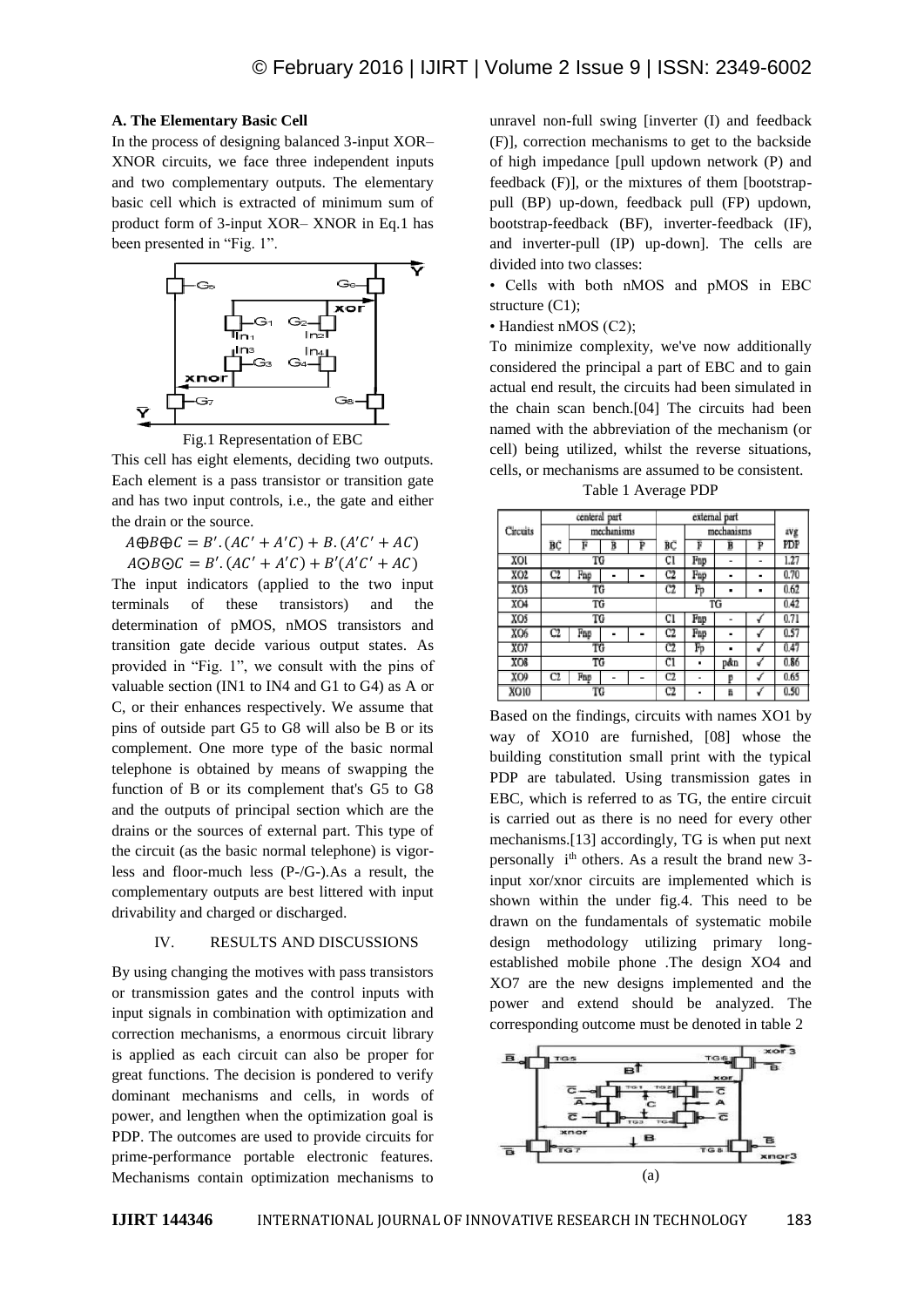

Fig 2 New 3 input Xor/Xnor circuits--(A) XO4 (B) X07

The order of mechanisms in terms of average power and PDP in voltage range from 0.8 to 1.6 V. The PDP detail also demonstrates that there is an inconsistency with the voltage reduction in the mechanism as I has the minimum supply voltage of 0.8V.

Table 2 Performance analysis of delay

| Delay<br>(TdnS) | 0.8       | 1.0                | 1.2    | 1.4    | 1.6       | Average |
|-----------------|-----------|--------------------|--------|--------|-----------|---------|
| <b>X04</b>      | 0.38ns    | 1.00 <sub>ns</sub> | 1.22ns | 1.33ns | $1.34$ ns | 1.05ns  |
| <b>X07</b>      | $1.34$ ns | 1.59ns             | 1.60ns | 1.55ns | 1.56ns    | 1.58ns  |

Fig.3 shows the output waveforms of XO7, XO4 before the insertion of test bench buffers at 1.2 V. XO7 outputs in some transitions have voltage more than supply voltage that is because of ability of bootstrap in saving voltage. For example, XOR4 output in time 1.05 and XNOR4 output in time 0.38 has voltage 1.33v and 1.35v respectively.



Fig.3. Waveform snapshots of the circuits –XO6 and XO4- in 1.2 V (100 MHz) without test bench output buffers.

### V. CONCLUSION

Using cell design methodology and correction optimization mechanisms rely on hybrid-CMOS design style, it is conceived many new 3-input XOR/XNOR circuits. For example, The XO1 to XO6 is presented in the paper that targets low PDP. As a specific function, the important direction of the provided designs includes best two transistors, which explanations low propagation delay. In common, these circuits outperform their counterparts with 17%–53% reduction in energy

and 22%-77% reduction in delay respectively, in tanner simulation based on the TSMC 0.125-μm technology.

#### REFERENCES

[1] M.H. Moaiyeri, R. Faghih Mirzaee, K. Navi, T. Nikoubin and O. kavehei, "Novel direct designs for 3-input XOR function for low power and high speed applications," International Journal of Electronics, 97: 6, 647-662, 18 March 2010.

[2] H.W. Kim and S. Lee, "Design and Implementation of a Private and Public Key Crypto Processor and its Application to a Security System," IEEE Transactions on Consumer Electronics, 50, 214–224, 2004.

[3] P.M. Lee, C.H. Hsu, and Y.H. Hung, "Novel 10-T Full Adders Realized by GDI Structure," in Proceedings of 2007 International Symposium Integrated Circuits, pp. 115–118, 2007.

[4] M.H. Moaiyeri, R. Faghih Mirzaee and K. Navi, "Two New Low Power and High-Performance Full Adders," Journal of Computers, 4, 119–126, 2009.

[5] S. Timarchi and K. Navi, "Arithmetic Circuits of Redundant SUTRNS," IEEE Transactions on Instrumentation and Measurement, 58, 2959–2968, 2009.

[6] R. Faghih Mirzaee, M.H. Moaiyeri and K. Navi, "High Speed NPCMOS and Multi-Output Dynamic Full Adder Cells," International Journal of Electrical, Computer and Systems Engineering, 4(4), 304– 310, 2010.

[7] K. Navi, R. Zabihi, M. Haghparast and T. Nikoubin, "A Novel Mixed Mode Current and Dynamic Voltage Full Adder," World Applied Sciences Journal 4(2): 289-294, 2008.

[8] X. Zhang, C.I.H. Chen and A. Chakravarthy, "Structure Design and Optimization of 2-D LFSR-Based Multi Sequence Test Generator in Built-In Self-Test," IEEE Transactions on Instrumentation and Measurement, 57, 651–663, 2008

[9] I-Chyn Wey, "A New Low-Voltage CMOS 1- Bit Full Adder for High Performance Applications", 0-7803-7363-4/02/02002 IEEE.